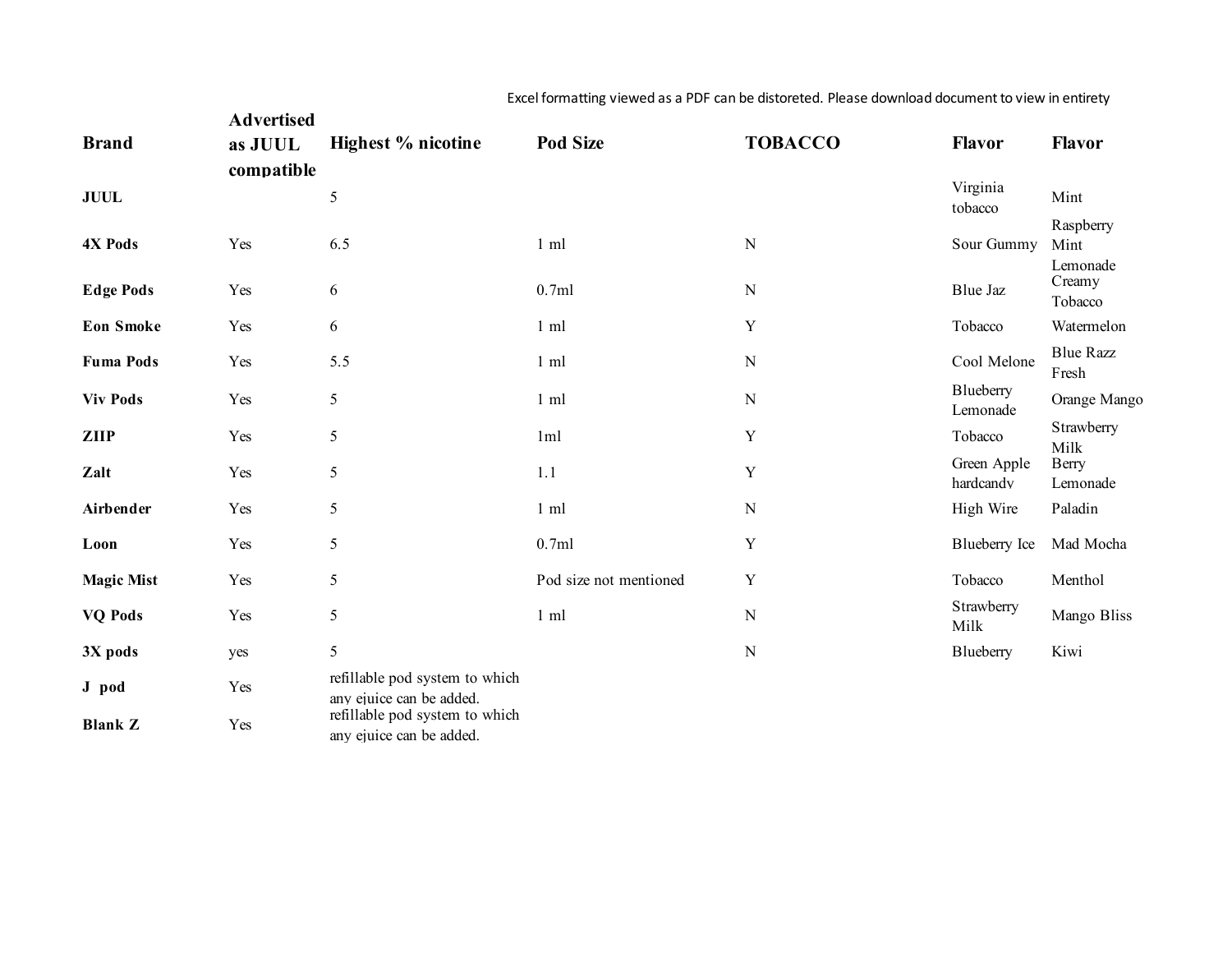| <b>Brand's</b><br>continued | <b>Flavor</b>            | <b>Flavor</b>            | <b>Flavor</b>             | <b>Flavor</b>                 | <b>Flavor</b>            | <b>Flavor</b>      | <b>Flavor</b> | <b>Flavor</b>    |
|-----------------------------|--------------------------|--------------------------|---------------------------|-------------------------------|--------------------------|--------------------|---------------|------------------|
| <b>JUUL</b>                 | Mango                    | cucumber                 | Menthol                   | Fruit                         | Crème                    | Classic<br>Tobacco |               |                  |
| <b>4X Pods</b>              | Mango Peach<br>Pineapple | Blue<br>blackberry       | Sourberry<br><b>Belts</b> | Grape Ice                     |                          |                    |               |                  |
| <b>Edge Pods</b>            | Magic Mango              | Smooth Mint              | Strawmelon<br>Chill       |                               |                          |                    |               |                  |
| <b>Eon Smoke</b>            | Cool Mint                | Mango                    | Strawberry                | Caffe Latte                   | Blueberry                | Pineapple          | Grape         | Citrus           |
| <b>Fuma Pods</b>            | Pure Mango               | Cubano<br>Dream          |                           |                               |                          |                    |               |                  |
| <b>Viv Pods</b>             | Grape                    | Peppermint               | Coffee                    | Peach                         |                          |                    |               |                  |
| <b>ZIIP</b>                 | Mango                    | Mint                     | Cappuccino                | Watermelon                    |                          |                    |               |                  |
| Zalt                        | Blue<br>Raspberry        | Cool Mint                | Mango                     | Passion Fruit<br>Orange Guava | Strawberry<br>Watermelon | Tobacco            |               |                  |
| Airbender                   | Gypsy<br>Tantrum         | Pinkie                   | Pitaya on Ice Harrasmint  |                               | Mixed                    | Strawberry         | New Shorts    | Cucumber<br>Mint |
| Loon                        | Strawberry<br>Banana     | Ice Pineapple<br>express | Passion<br>Fruit          | Mn Grapefruit                 | Classic<br>Tobacco       | Mo Mango           | Lemon Ice     |                  |
| <b>Magic Mist</b>           |                          |                          |                           |                               |                          |                    |               |                  |
| <b>VQ Pods</b>              | <b>Super Berry</b>       | Watermelon<br>ice        |                           |                               |                          |                    |               |                  |
| 3X pods                     | Mango                    | Mint                     |                           |                               |                          |                    |               |                  |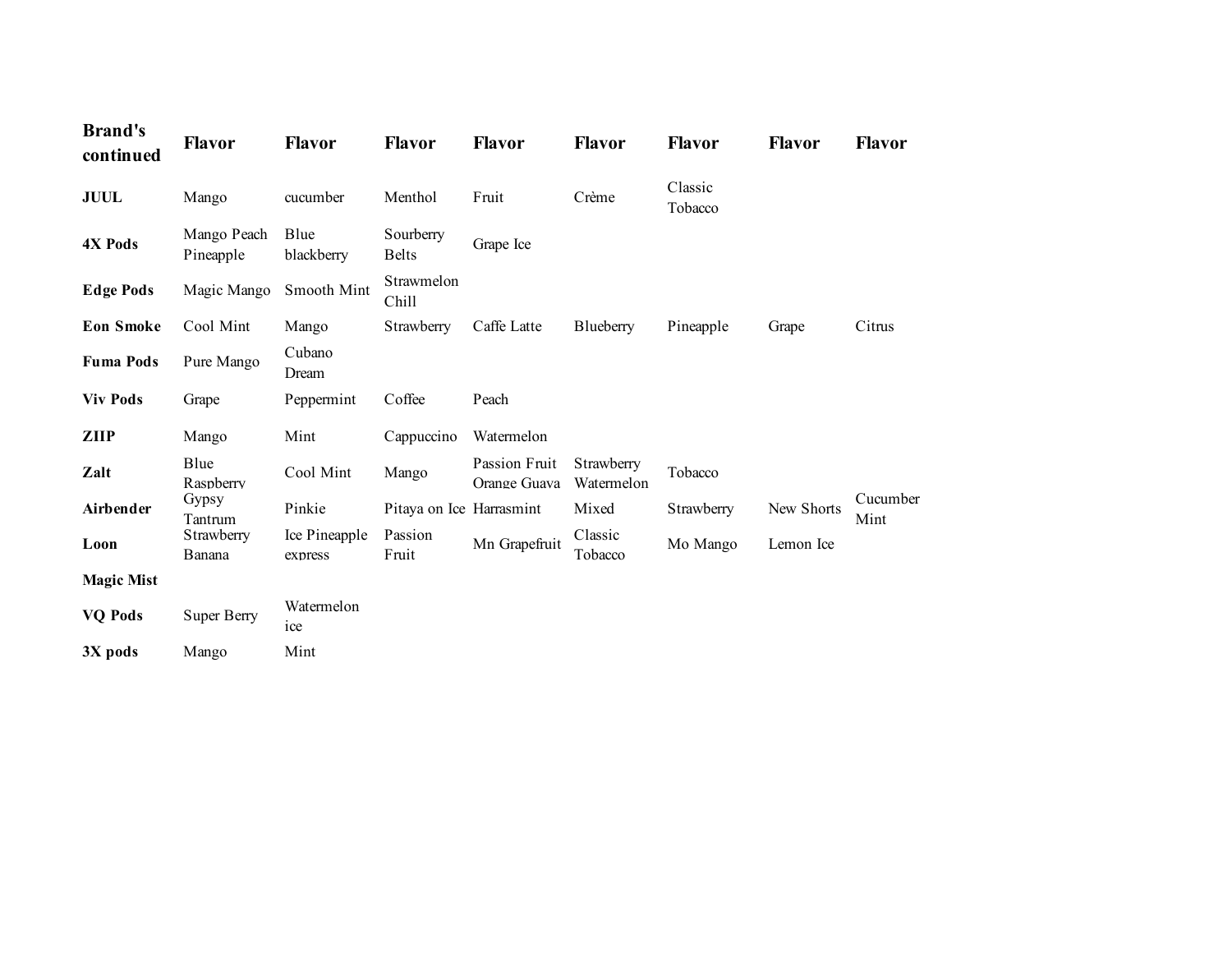| <b>Brand</b>                                     | <b>JUUL</b><br>compatible | <b>Volume</b><br>(ml) | nal<br>Tobacco nicotine | Highest %               | Flavor            | Flavor                                              | Flavor             | Flavor               | Flavor               | Flavor                         |
|--------------------------------------------------|---------------------------|-----------------------|-------------------------|-------------------------|-------------------|-----------------------------------------------------|--------------------|----------------------|----------------------|--------------------------------|
| <b>Stig</b>                                      | N <sub>0</sub>            | 1.2                   | No                      | 6                       | Tropical<br>Mango | <b>Mighty Mint</b>                                  | Cubano             | Lush Ice             |                      |                                |
| <b>Space Jam</b><br>the Byrd                     | N <sub>o</sub>            | 0.85                  | Yes                     | $6\%$                   | Golden Honey      | Mango                                               | Mynt               | Original<br>Tobacco  |                      |                                |
| Bo                                               | N <sub>0</sub>            |                       | 1.5 Yes                 |                         | 5.5 Fresh Mango   | Kiwiberries ice Jelly mixed<br>$(3.5 \text{ only})$ | berries $(5.5)$    | I see mint           | fresh cut<br>tobacco | apple juice                    |
| Kwit                                             | N <sub>0</sub>            | $\mathbf{1}$          | No                      | 5                       | Mango Tango       | Mountain<br>Mint                                    | Wild<br>Watermelon | Candied<br>Tobacco   |                      |                                |
| Phix                                             | N <sub>0</sub>            | 1.5                   | N <sub>0</sub>          | 5                       | Butterscotch      | Hard<br>Strawberry                                  | Ice Tobacco        | Original<br>Tobacco  | Spearmint            | <b>Infuszion Cool</b><br>Melon |
| Phix<br>(continued)                              |                           |                       |                         |                         | Blue<br>Raspberry |                                                     |                    |                      |                      |                                |
| <b>Myle</b>                                      | N <sub>0</sub>            | 0.9                   | No                      | 5                       | Cubano            | Lush Ice                                            | Mighty Mint        | Summer<br>Strawberry | Tropical<br>Mango    |                                |
| <b>Xfire</b>                                     | N <sub>o</sub>            | 0.75                  | Yes                     | 5                       | Fruit Punch       | Mango                                               | Mint               | Tobacco              |                      |                                |
|                                                  | N <sub>0</sub>            | $\overline{2}$        | No                      | 5                       | Apple             | Sweets                                              | Mint Ice           | Cake                 |                      |                                |
| <b>Stix</b>                                      | N <sub>o</sub>            | 1.7                   | Yes                     | 5                       | Grape             | Watermelon                                          | Cigar              | Tobacco              |                      |                                |
| Sol                                              | N <sub>0</sub>            | $\overline{2}$        | Yes                     | 5                       | Mango             | Spearmint                                           | Tobacco            | Watermelon           |                      |                                |
| Kilo                                             | N <sub>0</sub>            | 1.5                   | No                      | 4.5                     | Dewberry<br>Fruit | Strawberry                                          | Lemon Berry<br>Ice | Menthol<br>Tobacco   | Smooth<br>Tobacco    | Nutty                          |
| Kilo<br>(continued)                              |                           |                       |                         |                         | Lemon<br>Meringue | Green Apple<br>Candy                                | Strawberry<br>Milk | Sweet Mango          |                      |                                |
| My Blu<br><b>Intense</b>                         | N <sub>o</sub>            | 1.5                   | No                      | 4.5                     | Neon Dream        | Citra Zing                                          | Melon Time         | tobcco chill         | Gren Apple           | Carolina Bold                  |
| My Blu<br><b>Intense</b>                         |                           |                       |                         |                         | Blueberry         | Polar Mint                                          | Classic<br>Tobacco | Gold Leaf            | Vivid<br>Vanilla     | Magnificient<br>Menthol        |
| (continued)<br><b>Cue Vapor</b><br><b>System</b> | N <sub>o</sub>            |                       |                         | 6mg. Pod<br>size is 5ml | Apple tobacco     | Menthol<br>tobacco                                  |                    |                      |                      |                                |
| <b>Jak Epic</b>                                  | N <sub>0</sub>            | 0.75                  | Yes                     | 5                       | Mango             | Mint                                                | Tobacco            | Fruit                |                      |                                |
| <b>Baton Vapor</b> No                            |                           |                       | Yes                     | 5                       | Mint              | Island Mango                                        | Fruit Confit       | Vanilla Wafer        | Southern<br>Leaf     | Refillable                     |
| Nico pod                                         |                           | 1.1                   | No                      | 5                       | Menthol           | Fruit                                               | Dessert            |                      |                      |                                |
| <b>Vuse Alto</b>                                 | N <sub>0</sub>            | 1.8                   | Yes                     | 5                       | Melon             | tropical                                            | original           | fusion               | menthol              | mints                          |
| <b>Vuse Alto</b><br>(continued)                  |                           |                       |                         |                         | nectar            | berry                                               | chai               | crema                |                      |                                |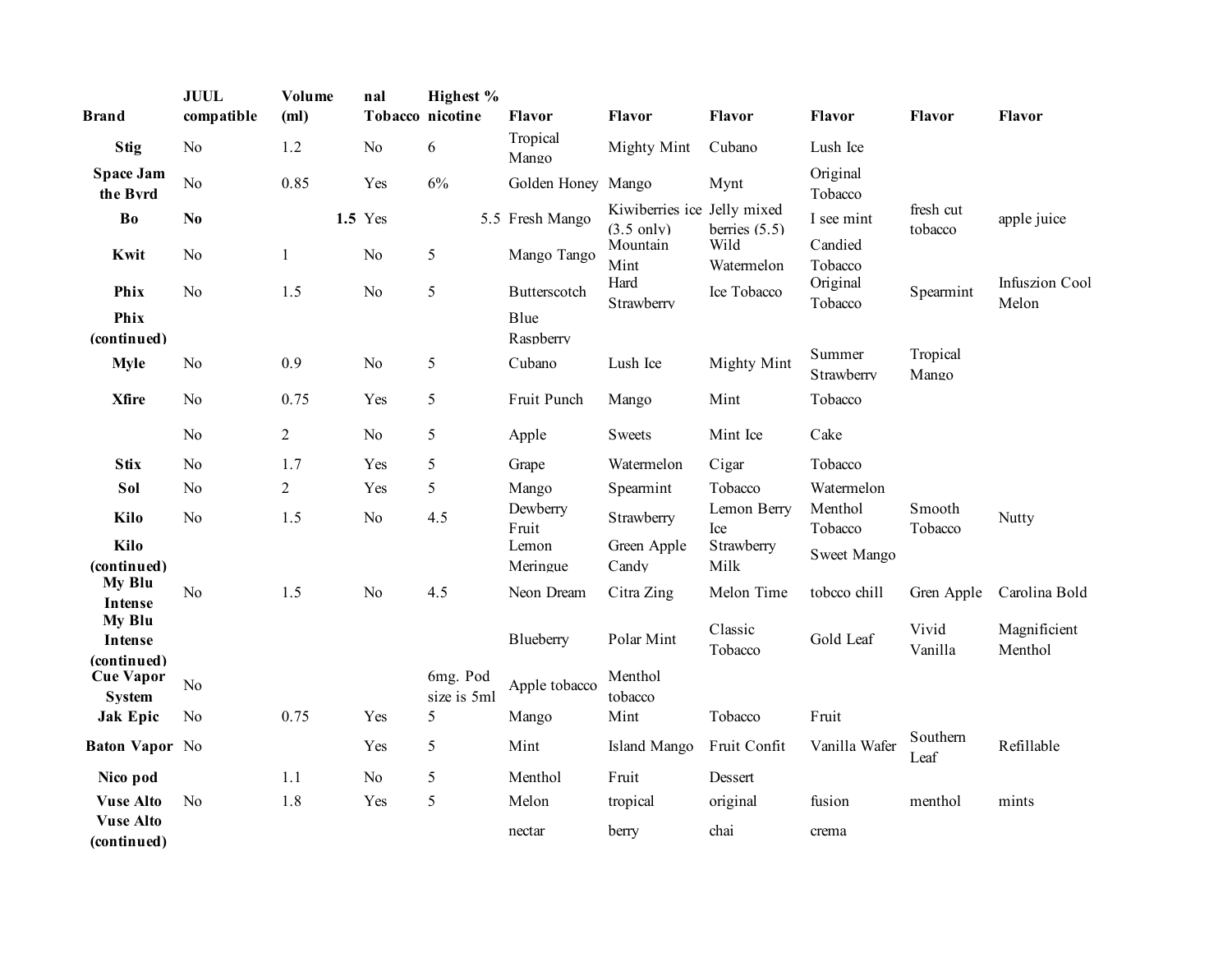|                  | <b>Advertised as Pod</b> |        | Traditio |                  |                            |                       |               |               |               |               |
|------------------|--------------------------|--------|----------|------------------|----------------------------|-----------------------|---------------|---------------|---------------|---------------|
|                  | JUUL                     | Volume | nal      | Highest %        |                            |                       |               |               |               |               |
| <b>Brand</b>     | compatible               | (ml)   |          | Tobacco nicotine | <b>Flavor</b>              | <b>Flavor</b>         | <b>Flavor</b> | <b>Flavor</b> | <b>Flavor</b> | <b>Flavor</b> |
| markTen          | N <sub>0</sub>           | 1.5    | Yes      | 1.8              | glacier mint               | sweet original        | strawberry    | apple cider   | hazelnut      | NA            |
| Elite<br>Fogg    |                          |        |          |                  |                            |                       | brulee        |               | cream         |               |
| disposable       | no                       | ??     | No       | 5                | Purple berry               | vanilla tobacco grape |               | cigar         |               | NA            |
| <b>Eon Smoke</b> |                          |        |          |                  | Blue raspberry Sweet Grape |                       | Peach         | Mint          | Kiwi          | Sweet Grape   |
| (disposable)     |                          |        |          |                  |                            |                       |               |               | Strawberry    |               |
| <b>Eon Smoke</b> |                          |        |          |                  | Cubano                     | Mango                 |               |               |               |               |
| (continued)      |                          |        |          |                  |                            |                       |               |               |               |               |
| <b>Teemo</b>     | N <sub>0</sub>           | 1.3    | Yes      | 6                | Menthol                    | Blueberry             | Mango         | KiwiFruit     | Tobacco       |               |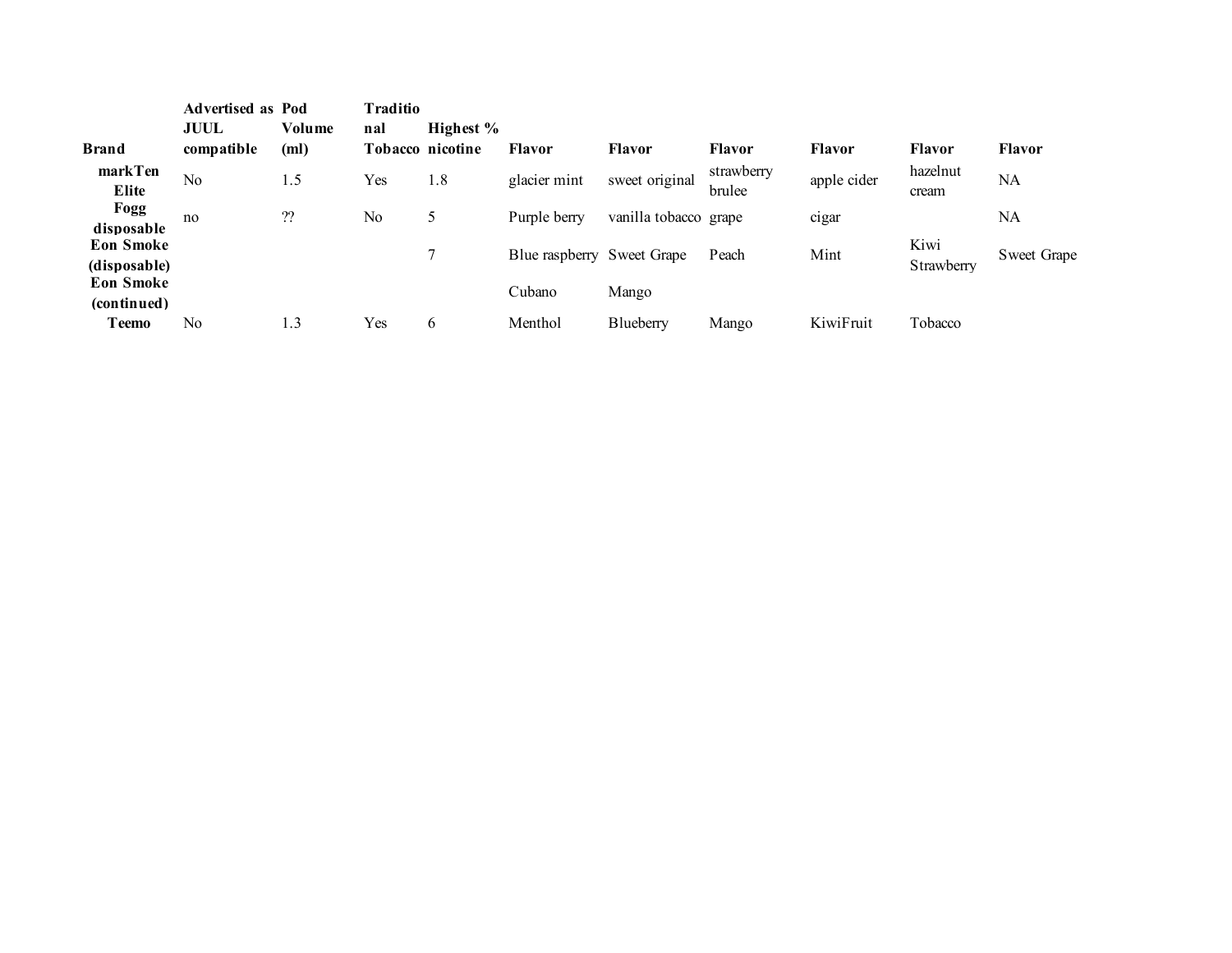|                        | <b>Advertised as JUUL</b> |                                                                                             |  |
|------------------------|---------------------------|---------------------------------------------------------------------------------------------|--|
| <b>Brand</b>           | compatible                | Highest % nicotine                                                                          |  |
| <b>Trap Pod</b>        | N <sub>0</sub>            | refillable pod system to which any ejuice can be added. They also sell their own 5% ejuices |  |
| <b>Smox Infinix</b>    | No                        | refillable pod system to which any ejuice can be added.                                     |  |
| Oros AFC               | No.                       | refillable pod system to which any ejuice can be added.                                     |  |
| Laan Lite              | No.                       | refillable pod system to which any ejuice can be added.                                     |  |
| <b>Plyrock Pulse</b>   | No                        | refillable pod system to which any ejuice can be added.                                     |  |
| <b>Gho stick</b>       | No                        | refillable pod system to which any ejuice can be added.                                     |  |
| Rofvape Warlock Pez No |                           | refillable pod system to which any ejuice can be added.                                     |  |
| Kanger U boat          | N <sub>0</sub>            | refillable pod system to which any ejuice can be added.                                     |  |
| <b>Joye exceed</b>     | No                        | refillable pod system to which any ejuice can be added.                                     |  |
| <b>Vapesoul</b>        | No                        | refillable pod system to which any ejuice can be added.                                     |  |
| <b>Boulder Rock</b>    | No                        | refillable pod system to which any ejuice can be added. They also sell their own ejuices    |  |
| Hangsen IQ             | No.                       | refillable pod system to which any ejuice can be added. They also sell their own ejuices    |  |
| J pod                  | Yes                       | refillable pod system to which any ejuice can be added.                                     |  |
| <b>Blank Z</b>         | Yes                       | refillable pod system to which any ejuice can be added.                                     |  |
| <b>Just Fog</b>        | No.                       | refillable pod system to which any ejuice can be added.                                     |  |
| <b>Kanger Uboat</b>    | No                        | refillable pod system to which any ejuice can be added.                                     |  |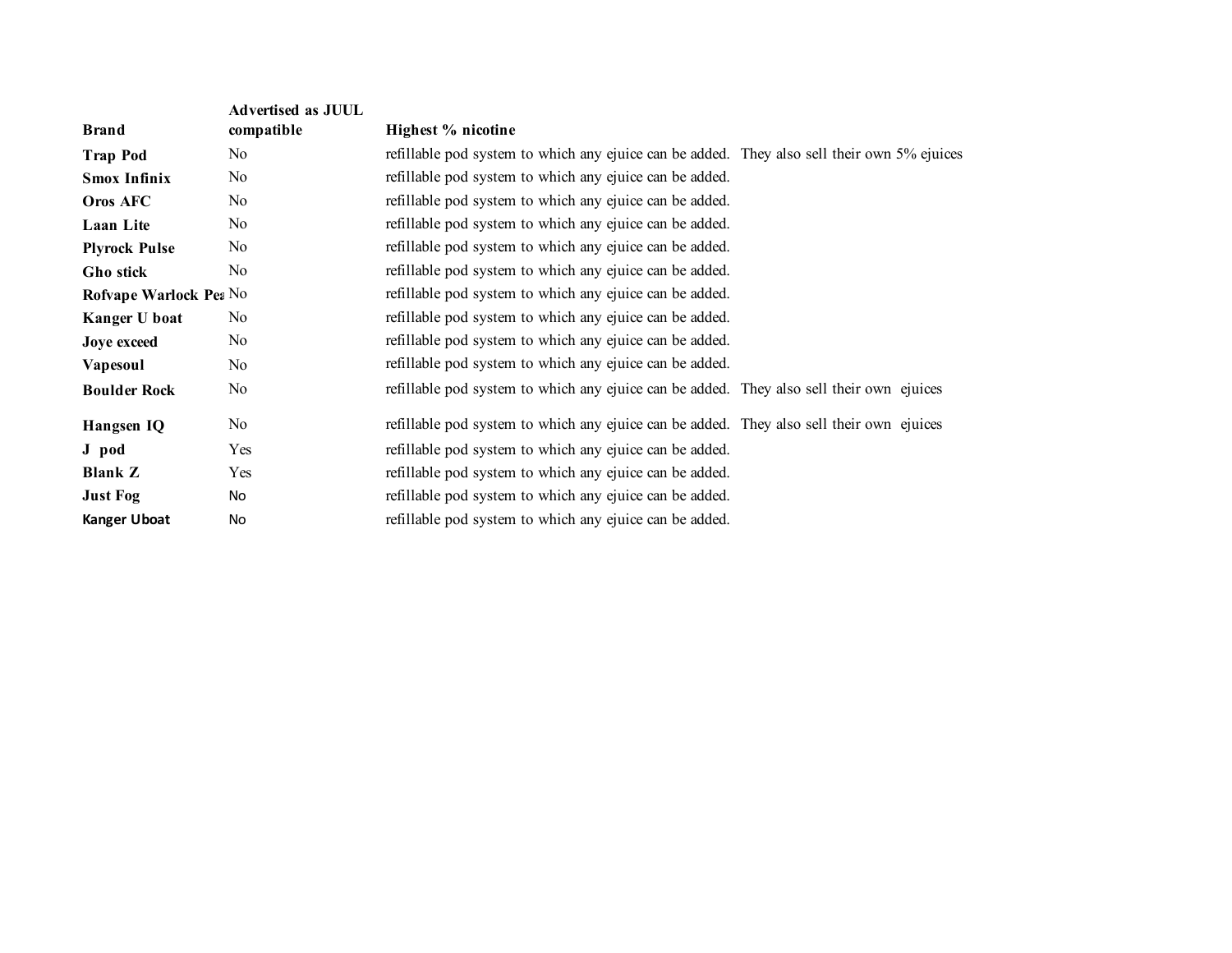| <b>Brand</b>                                       | % High<br><b>Nicotine</b> | <b>Highest</b><br><b>Nicotine</b> | Volume Flavors |                                                        | <b>Flavors</b>               | <b>Flavors</b>                           | <b>Flavors</b>                   | <b>Flavors</b>        | <b>Flavors</b> |
|----------------------------------------------------|---------------------------|-----------------------------------|----------------|--------------------------------------------------------|------------------------------|------------------------------------------|----------------------------------|-----------------------|----------------|
| <b>Nic Salt</b>                                    | 5.90%                     | 59 mg                             | 30ml           | <b>Sweets</b>                                          | <b>Menthol</b>               | <b>Lemon Cream</b>                       | <b>Tobacco</b>                   | Fruit                 |                |
| Salt-E-Man                                         | 5.50% 55mg                |                                   | 15ml           | Tahiti (pineapple Galagapos<br>and blue<br>raspbrries) | (strawberries,<br>tangerine) | Bangkok<br>(dragonfruit and<br>honeydew) | Bali (watermelon,<br>strawberry) | Phuket                |                |
| <b>Time Bomb Salts</b><br><b>Cloud Nurdz Salts</b> |                           | 5% 50mg                           | 30ml           | TNT ice                                                |                              |                                          |                                  |                       |                |
| (also offer bundles of<br>2 to 3 bottles for 60 or |                           | 5% 50mg                           | 30ml           | Watermelon<br>apple                                    | green apple                  | strawberry<br>lemon                      | strawberry grape                 |                       |                |
| 90 ml)<br>Pop Clouds the salt                      |                           | 5% 50mg                           | 30ml           | Grape                                                  | blue razz                    | butterscotch                             | watermelon                       | cherry                |                |
| <b>The Finest Salt Nic</b>                         |                           | 5% 50mg                           | 30ml           | strawmelon                                             | apple peach                  | blueberry lemon<br>swirl                 |                                  |                       |                |
| <b>Yogi Salts</b>                                  |                           | 5% 50mg                           | 30ml           | Original                                               | Blueberry                    | Strawberry                               | Peanut butter<br>banana          |                       |                |
| <b>Superb Salt Nic</b><br>Collection               |                           | 5% 50mg                           | 30ml           | Applemelon X                                           | Honeydew<br>Chew             | Nectarberry                              | Lychee Peached<br>Ice            |                       |                |
| <b>Mighty Vapors</b>                               |                           | 5% 50mg                           | 30ml           | Frozen mystery<br>pop                                  | mystery pop                  |                                          |                                  |                       |                |
| Vapetasia Salts                                    |                           | 5% 50mg                           | 30ml           | Pineapple<br>Express                                   | Killer Kustard               | Milk of the<br>Poppy                     | Rainbow Road                     | Roalty II             |                |
| <b>Air Factory</b>                                 |                           | 5% 50mg                           | 30ml           | Mint                                                   | Melon Lush                   |                                          |                                  |                       |                |
| I love salts                                       |                           | 5% 50mg                           | 30ml           | Tropic mango                                           | blue raspberry               | Island squeeze                           | luau lemonade                    | pacific passion       |                |
| <b>Glas basix</b>                                  |                           | 5% 50mg                           | 30ml           | banana cream<br>pie                                    | crunch berry                 | blue magic                               | fizzy lemonade                   | grape drink           | juicy apple    |
| Humble salts                                       |                           | 5% 50mg                           | 30ml           | grapefruit peach                                       | apple pear<br>watermelon     | strawberry kiwi                          | mango pineapple                  |                       |                |
| <b>Might Salts</b>                                 |                           | 5% 50mg                           | 30ml           | frozen hulk                                            | hulk tears                   | majestic mango                           | frozen majestic<br>mango         |                       |                |
| Dinner Lady salt                                   |                           | 5% 50mg                           | 30ml           | lemon tart                                             |                              |                                          |                                  |                       |                |
| <b>Brella Salts</b>                                |                           | 5% 50mg                           | 30ml           | strawberry<br>watermelon kiwi lemonade                 | cherry                       | blue raspberry                           | pineapple orange<br>guava        | kiwi cranberry<br>ice |                |
| Sugoi Vapor                                        |                           | 5% 50mg                           | 30ml           | sakura                                                 | ryu                          | rei                                      |                                  |                       |                |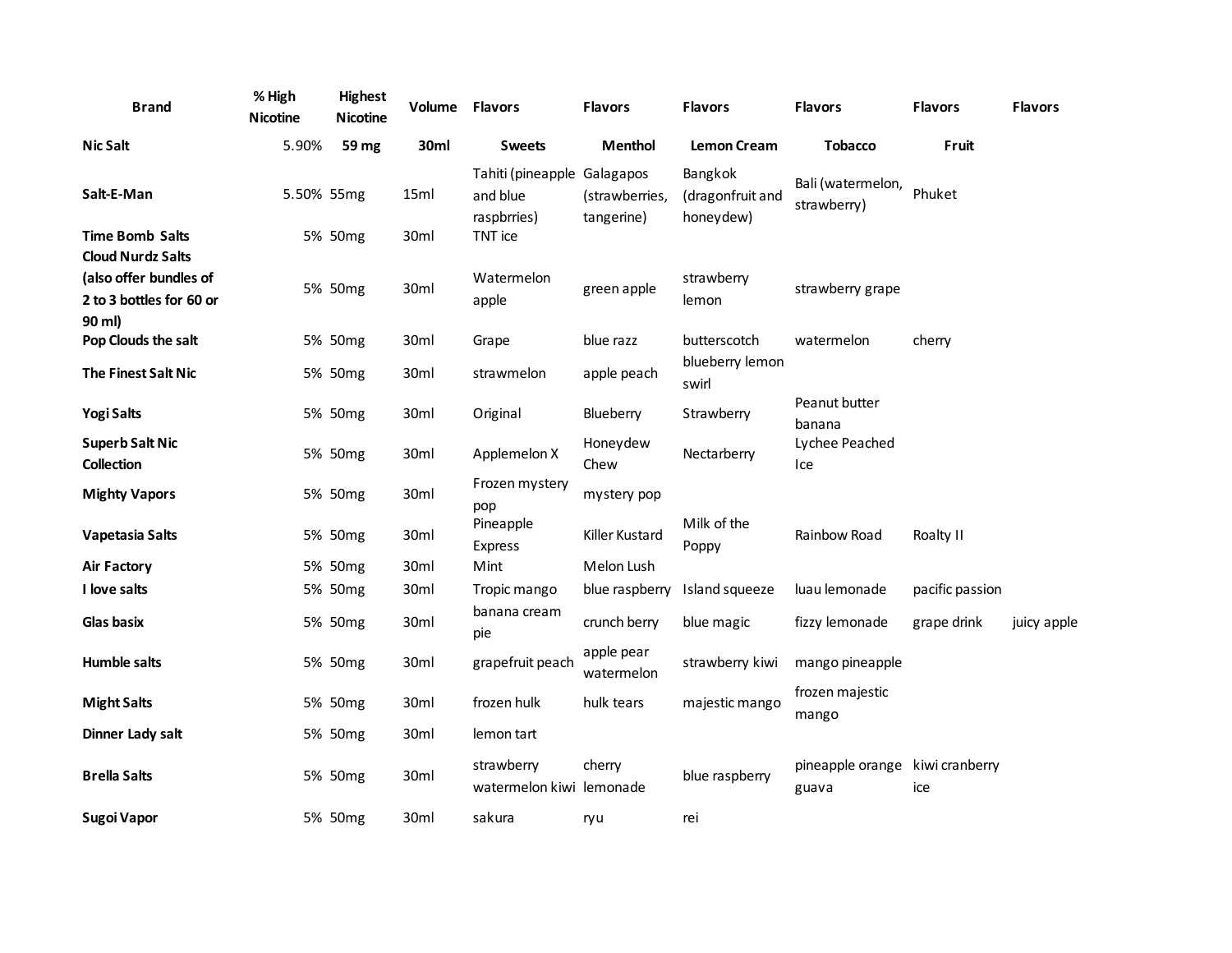| <b>Boho Vape</b>         | 5% 50mg | 30ml                             | Leila (sweet and<br>tart lemon)  | ruby (guava)                                |                                                          |                                       |                           |            |
|--------------------------|---------|----------------------------------|----------------------------------|---------------------------------------------|----------------------------------------------------------|---------------------------------------|---------------------------|------------|
| <b>Nkd 100</b>           | 5% 50mg | 30ml                             | hawaiian pog                     | green blast                                 | amazing mango very cool                                  |                                       |                           |            |
| <b>Beard Salts</b>       | 5% 50mg | 30ml                             | No 00 (tobacco)                  | No 05<br>(cheesecake                        | No 32 cinnamon<br>funnel cake                            | No 42 cold fruit<br>cup               | sweet and<br>sour sugar   |            |
| <b>Salt Factory</b>      | 5% 50mg | 30ml                             | Blue razz<br>(raspberry taffy)   | iced chee                                   | crisp apple                                              | mysterious (taffy)                    |                           |            |
| Aqua salts               | 5% 50mg | 30ml                             | rainbow drops<br>(rainbow candy) | mist                                        | oasis                                                    | flow                                  |                           |            |
| Yami salts               | 5% 50mg | 30ml                             | Icy Trio                         | Juusu                                       | Taruto                                                   |                                       |                           |            |
| <b>SVLT</b>              | 5% 50mg | 30ml                             | Blue blood                       | lemon cake                                  | 99 pink balloons apple jay jay                           |                                       |                           |            |
| Clancys                  | 5% 50mg | 30ml                             | melon breeze                     |                                             |                                                          |                                       |                           |            |
| <b>SUA vapors</b>        | 5% 50mg | 30ml                             | Mangosteen                       | Melon                                       | Pineapple                                                | Mang                                  | Blue Raspberry Strawberry |            |
| <b>Minute Man Vape</b>   | 5% 50mg | 30ml                             | Tangerine Salt                   |                                             |                                                          |                                       |                           |            |
| Lix Nic Salts            | 5% 50mg | 30ml                             | darts (tobacco)                  | tropic ice                                  | pound town                                               | saltwork orange                       | quad berry                |            |
| <b>Saucy Salts</b>       | 5% 50mg | 30ml                             | tokyo chocolate<br>banana        | mango orange<br>crush                       | grape escape                                             | vanilla xtreme                        | coffee crème              | apple mint |
| <b>Juice Head</b>        | 5% 50mg | 30ml                             | strawberry kiwi                  |                                             |                                                          |                                       |                           |            |
| <b>Khali Vapors</b>      | 5% 50mg | 30ml                             | The fairmont<br>(pineapple)      | Devils<br>punchbowl<br>(guava and<br>peach) | devils<br>punchbowl ice<br>(menthol, guava<br>and peach) | golden gate<br>(orange<br>creamsicle) |                           |            |
| <b>Premier Nic Salts</b> | 5% 50mg | 30ml                             | Mint                             | berry candy                                 | blue raspberry                                           | apple pucker                          |                           |            |
| 13th Floor Elevapors     | 5% 50mg | 30ml                             | pink lemonade                    | django                                      | apple pucker                                             |                                       |                           |            |
| iQuit Salt               | 5% 50mg | 30ml                             | mango guava                      | pina colada                                 | blue raspberry                                           | green apple                           |                           |            |
| <b>BLVk unicorn</b>      | 5% 50mg | 30ml                             | strawberry                       | lychee                                      | grape                                                    | honeydew                              | apple                     |            |
| Juice Roll UPZ salt      | 5% 50mg | 60ml (2<br>bottles for<br>120ml) | Watermelon<br>punch              | Vanilla almond<br>tobacco                   | strawberry                                               | blue raspberry                        |                           |            |
| fresh pressed salts      | 5% 50mg | 30ml                             | luau                             | fruit finale                                | pressed<br>pinkmelon                                     | sugar tantrum                         |                           |            |
| Okami salt               | 5% 50mg | 30ml                             | dolce and guava kenzo melon      |                                             | apple dior                                               |                                       |                           |            |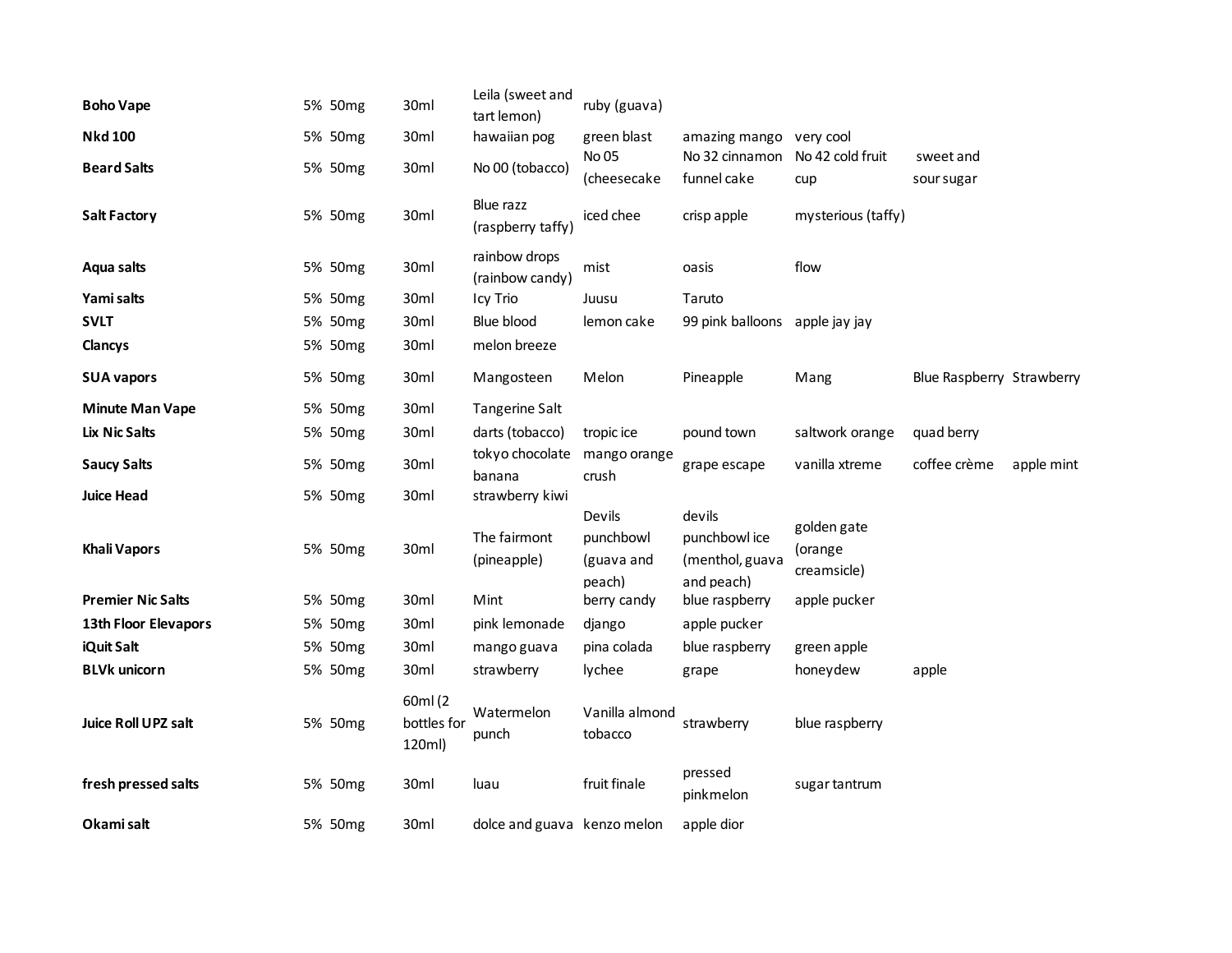| <b>Bomb Bombz</b>           | 5% 50mg | 30ml | green crack<br>(taffy candy,<br>green apple) | northern lights<br>(mango)                          | God's gift (fruit<br>medley) | skywalker (kiwi & sour deez<br>lychee) | (sour berries)               | sticky iky<br>(cinnamon<br>bun) |
|-----------------------------|---------|------|----------------------------------------------|-----------------------------------------------------|------------------------------|----------------------------------------|------------------------------|---------------------------------|
| <b>Alternative Salts</b>    | 5% 50mg | 30ml | alpha (all fruit<br>based ejuices)           | beta                                                | delta                        | iota                                   | omega                        |                                 |
| <b>Frisco Vapor</b>         | 5% 50mg | 30ml | pink lemonade                                | green apple                                         | fresh cucumber               | grape ice                              | strawberry ice coffee        |                                 |
| <b>Halo Evo</b>             | 5% 50mg | 30ml | Wild<br>Watermelon                           | bubblegum                                           | cryptic blast                | spearmint                              |                              |                                 |
| <b>Halo Tribeca</b>         | 5% 50mg | 30ml | sub zero<br>menthol                          | tobacco                                             |                              |                                        |                              |                                 |
| Shijin                      | 5% 50mg | 30ml | Phoenix (guava<br>and lychee)                | tortoise on ice<br>(apple,                          | tortoise                     | tiger (mango)                          | dragon (lemon<br>fruit cake) |                                 |
| <b>Airbender Saltz</b>      | 5% 50mg | 30ml | Highwire                                     | Paladin                                             | Pinkie                       | Pitaya on Ice                          |                              |                                 |
| Infamous salt<br>collection | 5% 50mg | 30ml | Lou (sugar<br>cookie)                        | norris (kiwi,<br>dragon fruit<br>and<br>strawberry) |                              |                                        |                              |                                 |
| Propoganda Salts            | 5% 50mg | 30ml | iluminati                                    | cookiebutter                                        | blue slushee                 | wild fire                              |                              |                                 |
| Nujuice                     | 5% 50mg | 10ml |                                              |                                                     |                              |                                        |                              |                                 |
| <b>Milk Pop</b>             | 5% 50mg | 30ml | berry pop                                    | choco pop                                           | dew pop                      | honey pop                              |                              |                                 |
| <b>INFZN Salts</b>          | 5% 50mg | 30ml | apple                                        | coffee                                              | cool apple                   | lemon cake                             | melon mint                   | vanilla<br>waffle               |
| <b>Salty Podz</b>           | 5% 50mg | 30ml | berries and crean                            | frozen<br>strawberry                                | gummies                      | sorbet                                 | strawberry                   |                                 |
| <b>Prophet Premium</b>      | 5% 50mg | 30ml | Alchemist                                    | prodigy salt                                        | reaper salt                  |                                        |                              |                                 |
| <b>Slush salts</b>          | 5% 50mg | 30ml | berry                                        | cherry<br>lemonade                                  | lemon lime                   | straw melon                            |                              |                                 |
| <b>Xen Smart Vape</b>       | 5% 50mg |      | American Tobacc Vanilla Cream                |                                                     |                              |                                        |                              |                                 |
| <b>Foodfighter Salts</b>    | 5% 50mg | 30ml | crack pie                                    | dirty danish                                        | pound it                     | raging donuts                          |                              |                                 |
| <b>Fruit freeze salts</b>   | 5% 50mg | 30ml | berry and grape mango                        |                                                     | watermelon and<br>kiwi       |                                        |                              |                                 |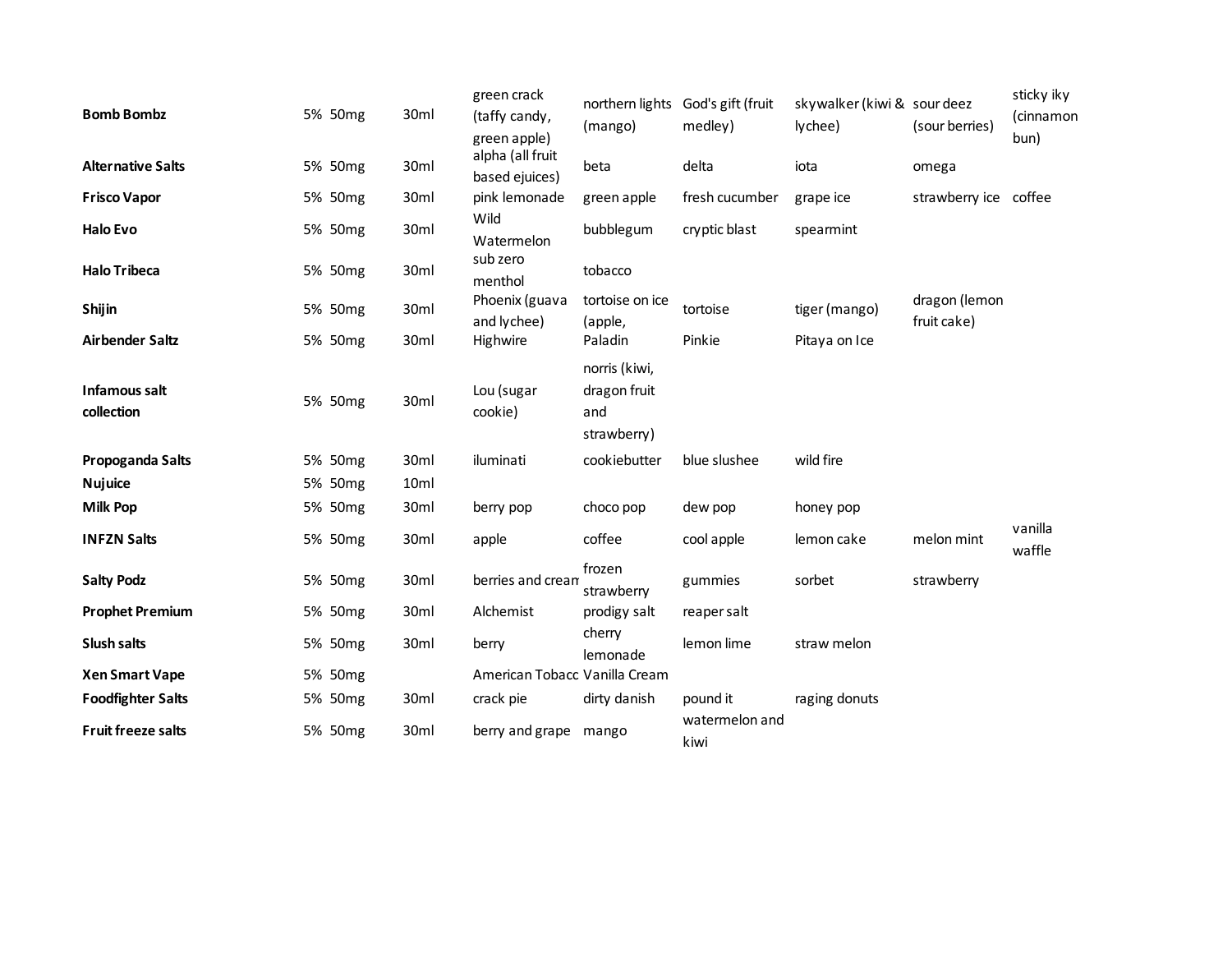| <b>Brand</b>                       | % High<br><b>Nicotine</b> | <b>Highest</b><br><b>Nicotine</b> | Volume           | <b>Flavors</b>       | <b>Flavors</b>         | <b>Flavors</b>                  | <b>Flavors</b>            | <b>Flavors</b>           | <b>Flavors</b>             |
|------------------------------------|---------------------------|-----------------------------------|------------------|----------------------|------------------------|---------------------------------|---------------------------|--------------------------|----------------------------|
| <b>VGOD salt nic</b><br>collection |                           | 5% 50mg                           | 30 <sub>ml</sub> | Cubano               | cubano Black           | Cubano Silver                   | Luscious<br>watermelon    | Lush Ice                 | Pink Cakes                 |
| <b>Solace</b>                      |                           | 5% 50mg                           | 30 <sub>ml</sub> | strawberry           | mint                   | lemonade                        | mango                     | dragonfruit<br>menthl    | peach                      |
| <b>Back2Back</b><br><b>Salts</b>   |                           | 5% 50mg                           | 30ml             | Blue<br>razzleberry  | frosty high<br>menthol | just peachy                     | korean jesus              | mango                    | mtn doo                    |
| <b>Salty Man</b>                   |                           | 5% 50mg                           | 30ml             | Blue's<br>Lemonade   | Kacti Kooler           | <b>Seedless</b><br>Watermelon   | Marshmellow<br>Crispy     | Juiced Apple             | 7 pound up<br>cake         |
| <b>Ruthless Nic</b><br>Salt        |                           | 5% 50mg                           | 30ml             | grape drank          | grape drank on<br>ice  | swamp thang                     | EZ Duz It on<br>Ice       | EZ Duz It                | Antidote on Ice            |
| Candy King on<br>Salt              |                           | 5% 50mg                           | 30ml             | pink squares         | peachy rings           | lemon drops                     | swedish                   | strawberry<br>belts      | batch                      |
| <b>Saltbae</b>                     |                           | 5% 50mg                           | 30ml             | Green apple          | juicy<br>watermelon    | red mango                       | fresh<br>pineapple        | sweet caramel<br>tobacco | iced juicy<br>watermelon   |
| <b>Salty Krew</b>                  |                           | 5% 50mg                           | 30ml             | Apple ice<br>breaker | blue razz              | captain mango                   | cucumber<br>breeze        | peg leg pog ice          | strawberry sea<br>salt ice |
| <b>iONIC Nic Salts</b>             |                           | 5% 50mg                           | 30ml             | Mint                 | Fried coco<br>cream    | Mango berry                     | Chewy berry               | Blue lemon<br>drop       | fruit freeze               |
| <b>Ripe Vines</b>                  |                           | 5% 50mg                           | 30ml             | berries and<br>cream |                        | keylime cookie salt water taffy | San Juan<br>(tobacco)     | summer vibes             | vct (vanilla)              |
| Salt lake                          |                           | 6 60mg                            | 30ml             | cofee & Cig          | sweet mango            | mentho                          | strawberry<br>funnel cake | fruit medley             | tobacco                    |
| Pod juice                          |                           | 5.50% 55mg                        | 30ml             | loops                | savage patch           | watermelon bla blue raspberry   |                           | hawaiian pod             | melon breeze               |